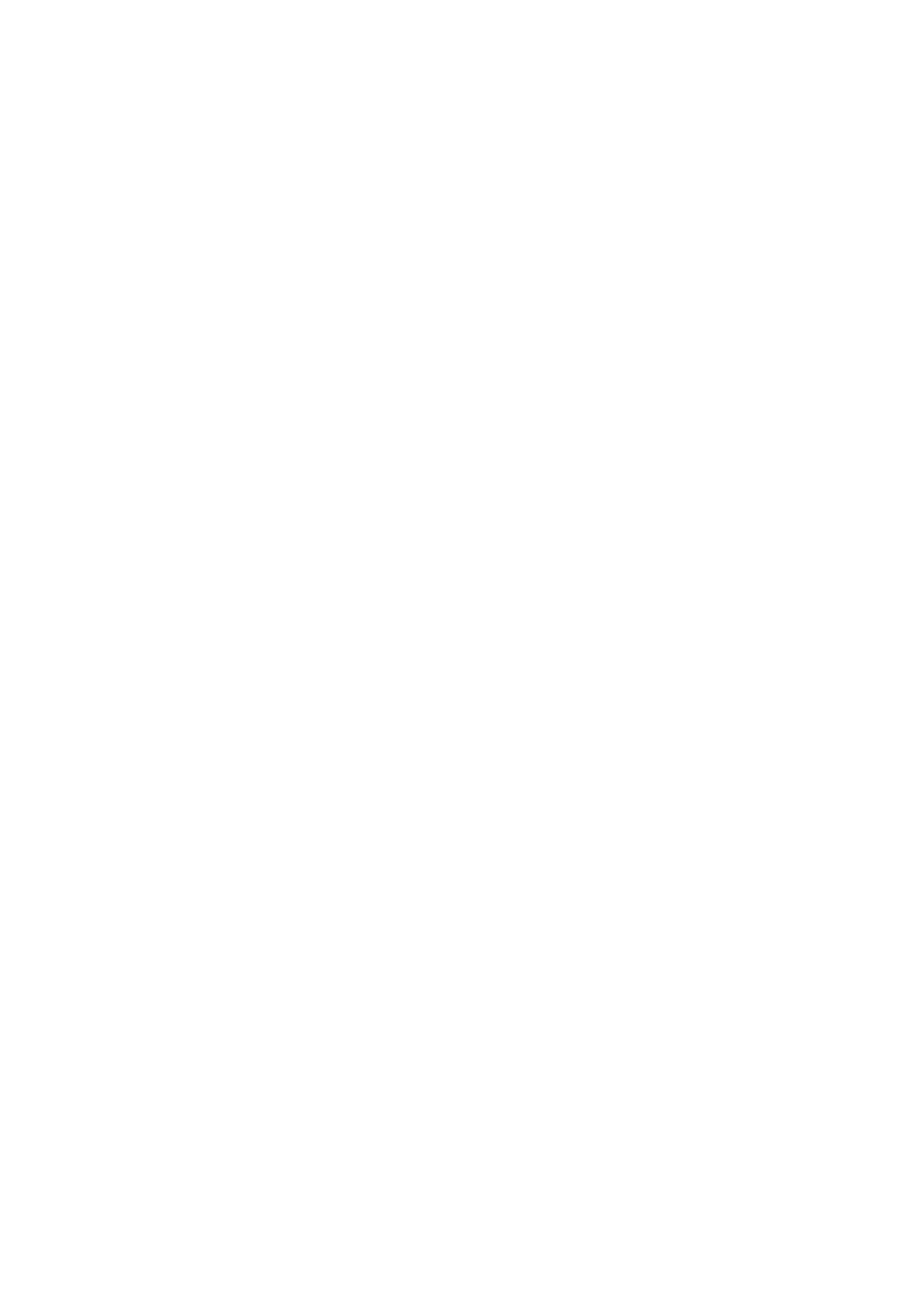## **ELECTROTECHNOLOGY**

**Attempt SIX questions only.**

**All questions carry equal marks.**

**Marks for each part question are shown in brackets.**

- 1. For the network shown in Fig Q1 calculate EACH of the following:
	- (a) the currents  $I_1$ ,  $I_2$  and  $I_3$ ; (9)
	- (b) the p.d across the 100  $\Omega$  resistor; (4)

(3)

(c) the power dissipated in the 8  $\Omega$  resistor.



Fig Q1

2. A non-linear resistor whose characteristic is given by  $I = kV^2$  is connected in series with a variable resistor across a 240 V d.c. supply. When the variable resistor is set to 10  $\Omega$  the supply current is 12 A.

Determine EACH of the following:

| (a) the value to which the variable resistor must be set to reduce the current to<br>$6A$ ;                  | (6) |
|--------------------------------------------------------------------------------------------------------------|-----|
| (b) the power dissipated in the non-linear resistor when the current is $6 \text{ A}$ ;                      | (2) |
| (c) the current if the supply voltage is reduced to 150 V and the series resistor<br>is set to 10 $\Omega$ . |     |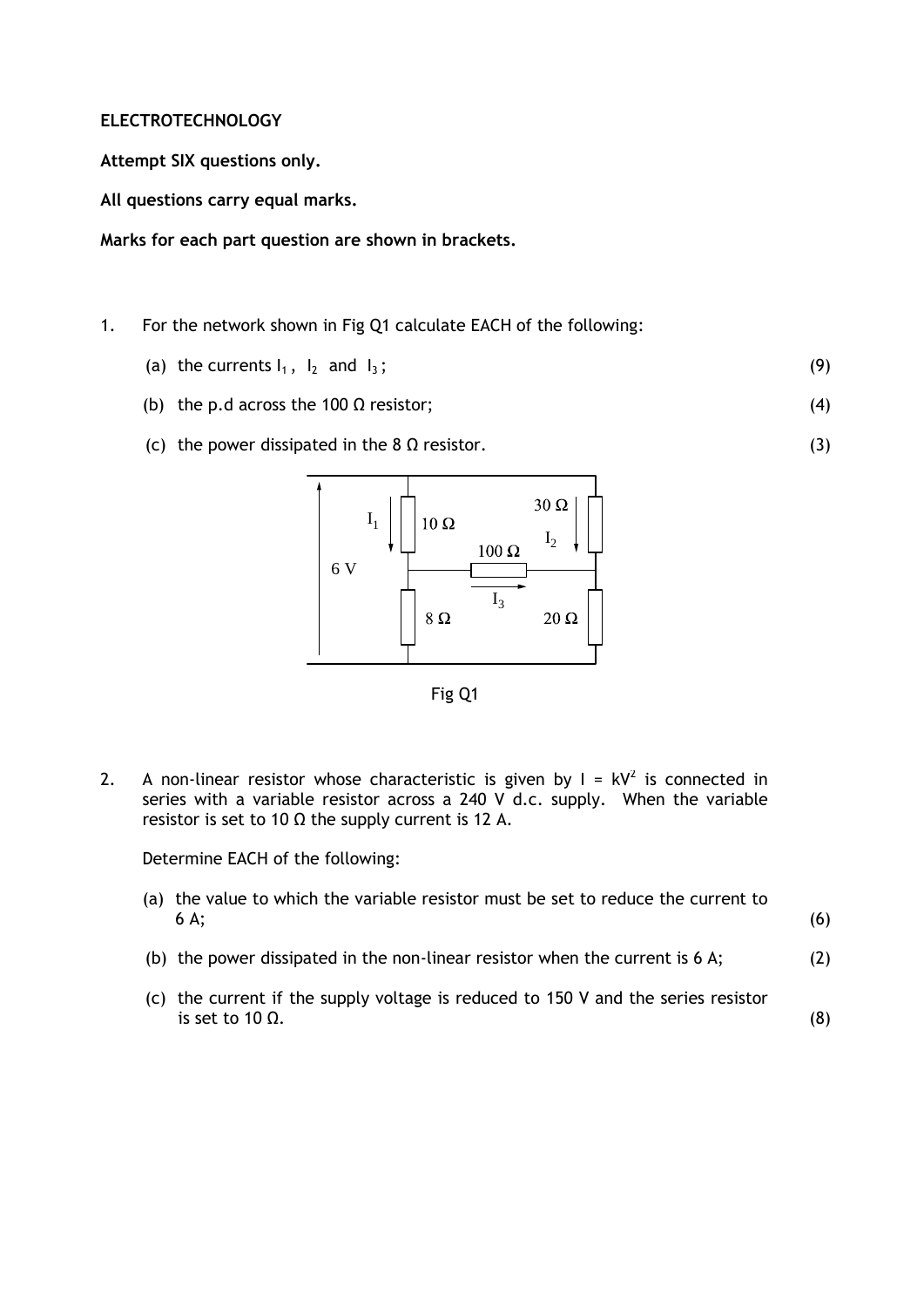3. In the two-stage voltage amplifier shown in Fig Q3, both the npn and pnp transistors have high current gains and their leakage currents may be neglected. Transistor T<sub>1</sub> has a base-emitter volt drop of 0.7 V and transistor T<sub>2</sub> has a baseemitter drop of 0.3 V.

Calculate EACH of the following:

(a) the voltage between the collector and emitter for each transistor; (12)

(4)

(b) the power dissipated in each transistor.



Fig Q3

4. A coil of inductance 0.1 H has a power factor of 0.7 and is connected in parallel with a capacitor 'C' across 120 V 60 Hz supply.

Calculate EACH of the following:

| (a) the resistance of the coil;                                                 |     |
|---------------------------------------------------------------------------------|-----|
| (b) the value of 'C' if the total current is $4 \text{ A}$ at p.f. 0.4 leading; | (7) |
| (c) the power dissipated by the combined circuit;                               | (3) |

(d) the kVA for the combined circuit. (3)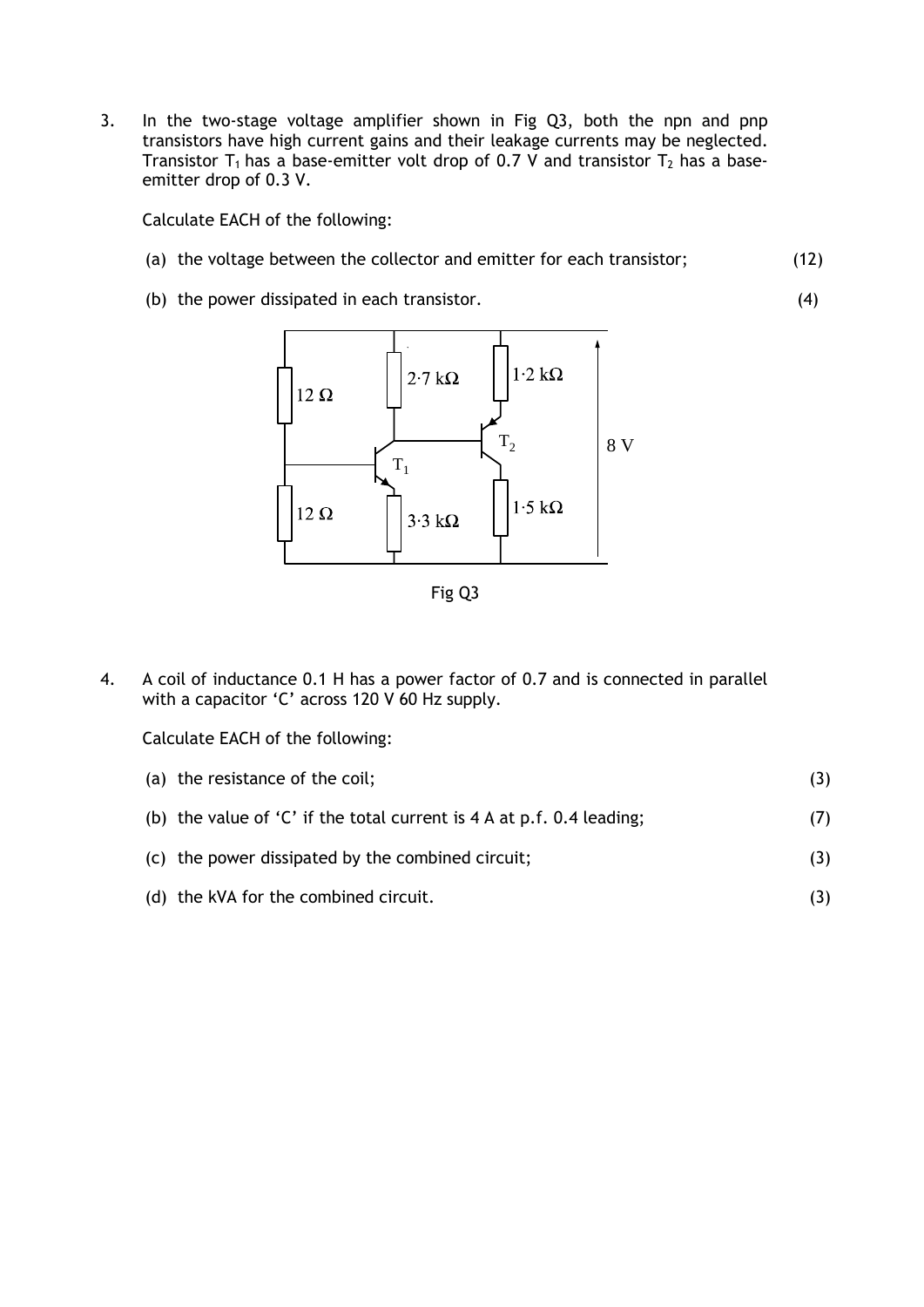5. A three-phase star connected load has three identical legs each comprising a 40 Ω resistor in series with a 100 µF capacitor. It is supplied at 415 V, 50 Hz, from a three wire supply.

Calculate EACH of the following:

disconnected;

| (a) the current in each phase; |  |  |  |  |  |  |  |  |  |  |  |  |                                                                       |  |
|--------------------------------|--|--|--|--|--|--|--|--|--|--|--|--|-----------------------------------------------------------------------|--|
|                                |  |  |  |  |  |  |  |  |  |  |  |  | (b) the current in each phase if due to a fault, the red line becomes |  |

(c) the current in each line if the red phase becomes short circuited. (6)

(6)

6. A three-phase six pole delta connected induction motor is supplied at 380 V, 60 Hz. It draws a current of 45 A at a p.f. of 0.85 lag. The stator losses are 4 kW and the windage and friction losses total 3 kW. It runs at 19 rev/sec.

Calculate EACH of the following:

| (a) the rotor copper loss;   | (8) |
|------------------------------|-----|
| (b) the shaft output power;  | (4) |
| (c) the shaft output torque. | (4) |

| 7. |     | (a) State TWO advantages of turbo-electric or diesel-electric propulsion systems<br>for marine use.                                                      |     |  |  |  |  |
|----|-----|----------------------------------------------------------------------------------------------------------------------------------------------------------|-----|--|--|--|--|
|    | (b) | Explain one method by which a synchronous propulsion motor may be<br>brought up to speed when required for service.                                      | (6) |  |  |  |  |
|    | (C) | Explain how reversal of the propeller shaft is achieved without reversal of<br>the prime mover in a turbo-electric or diesel-electric propulsion system. | (4) |  |  |  |  |

| 8. | (a) Explain, with the aid of a circuit diagram, the auto transformer method of<br>starting a large induction motor.         | (8) |
|----|-----------------------------------------------------------------------------------------------------------------------------|-----|
|    | (b) State ONE advantage of this method of starting compared to star delta<br>starting.                                      | (2) |
|    | (c) State ONE disadvantage of the auto transformer method of starting.                                                      | (2) |
|    | (d) State the advantage which accrues from the use of the Korndorfer<br>modification to the basic auto transformer starter. | (4) |